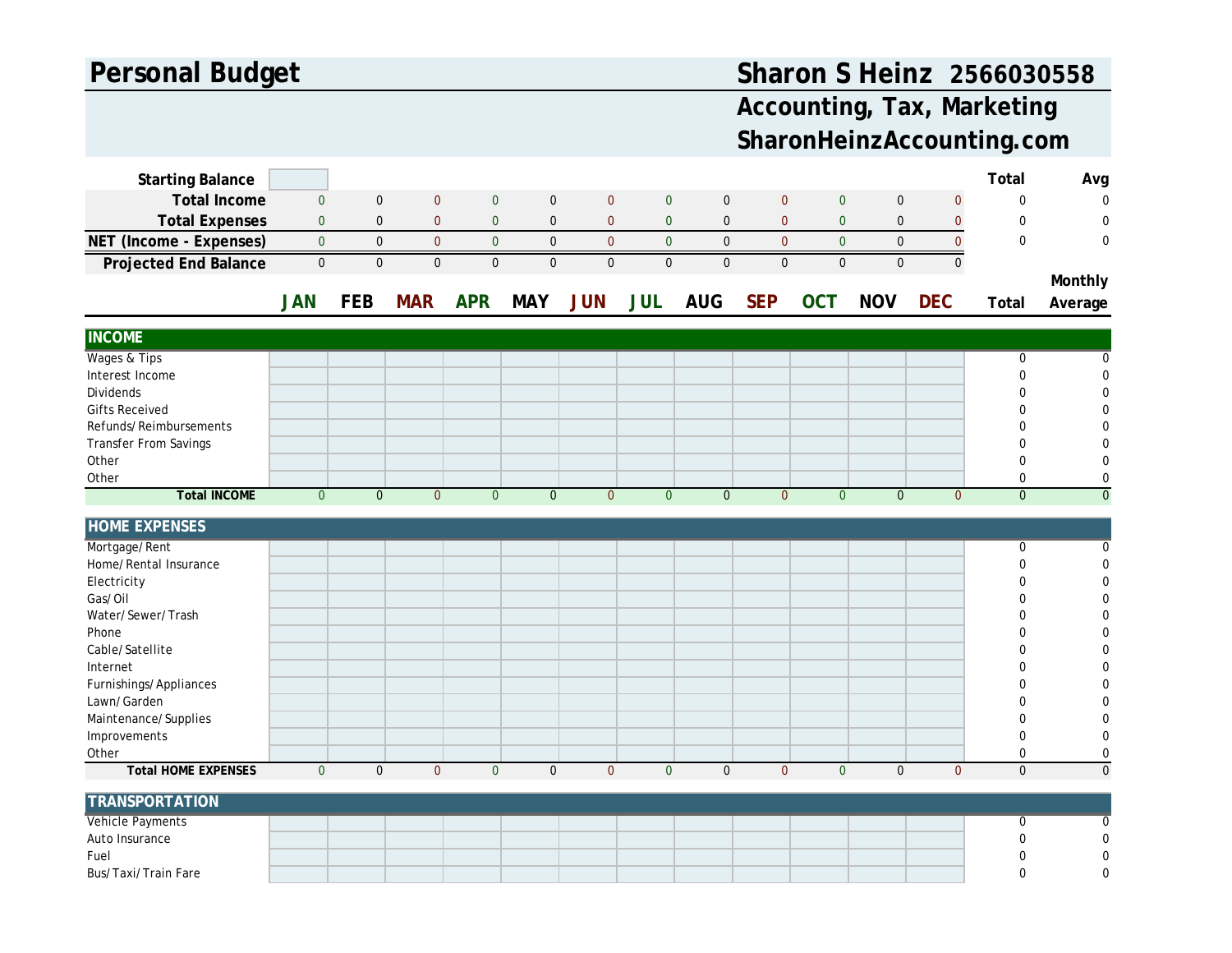|                             | <b>JAN</b>     | <b>FEB</b>  | <b>MAR</b>   | <b>APR</b>     | <b>MAY</b>       | <b>JUN</b>     | <b>JUL</b>   | <b>AUG</b>  | <b>SEP</b>     | <b>OCT</b>     | <b>NOV</b>  | <b>DEC</b>   | Total            | Average        |
|-----------------------------|----------------|-------------|--------------|----------------|------------------|----------------|--------------|-------------|----------------|----------------|-------------|--------------|------------------|----------------|
| Repairs                     |                |             |              |                |                  |                |              |             |                |                |             |              | 0                | 0              |
| Registration/License        |                |             |              |                |                  |                |              |             |                |                |             |              | $\boldsymbol{0}$ | $\mathbf 0$    |
| Other                       |                |             |              |                |                  |                |              |             |                |                |             |              | 0                | 0              |
| <b>Total TRANSPORTATION</b> | $\overline{0}$ | $\mathbf 0$ | $\mathbf{0}$ | $\overline{0}$ | $\mathbf 0$      | $\overline{0}$ | $\mathbf{0}$ | $\mathbf 0$ | $\overline{0}$ | $\overline{0}$ | $\mathbf 0$ | $\mathbf{0}$ | $\overline{0}$   | $\overline{0}$ |
| <b>HEALTH</b>               |                |             |              |                |                  |                |              |             |                |                |             |              |                  |                |
| Health Insurance            |                |             |              |                |                  |                |              |             |                |                |             |              | 0                | $\Omega$       |
| Doctor/Dentist              |                |             |              |                |                  |                |              |             |                |                |             |              | 0                | 0              |
| Medicine/Drugs              |                |             |              |                |                  |                |              |             |                |                |             |              | 0                | 0              |
| Health Club Dues            |                |             |              |                |                  |                |              |             |                |                |             |              | 0                | n              |
| Life Insurance              |                |             |              |                |                  |                |              |             |                |                |             |              | 0                | 0              |
| Veterinarian/Pet Care       |                |             |              |                |                  |                |              |             |                |                |             |              | 0                | 0              |
| Other                       |                |             |              |                |                  |                |              |             |                |                |             |              | $\boldsymbol{0}$ | $\mathbf 0$    |
| <b>Total HEALTH</b>         | $\mathbf{0}$   | $\mathbf 0$ | $\mathbf{0}$ | $\mathbf{0}$   | $\boldsymbol{0}$ | $\overline{0}$ | $\mathbf{0}$ | $\mathbf 0$ | $\mathbf{0}$   | $\mathbf{0}$   | $\mathbf 0$ | $\mathbf{0}$ | $\mathbf 0$      | $\mathbf 0$    |
| <b>CHARITY/GIFTS</b>        |                |             |              |                |                  |                |              |             |                |                |             |              |                  |                |
| <b>Gifts Given</b>          |                |             |              |                |                  |                |              |             |                |                |             |              | 0                | 0              |
| Charitable Donations        |                |             |              |                |                  |                |              |             |                |                |             |              | $\pmb{0}$        | $\mathbf 0$    |
| Religious Donations         |                |             |              |                |                  |                |              |             |                |                |             |              | $\boldsymbol{0}$ | 0              |
| Other                       |                |             |              |                |                  |                |              |             |                |                |             |              | 0                | $\mathbf 0$    |
| <b>Total CHARITY/GIFTS</b>  | $\mathbf{0}$   | $\mathbf 0$ | $\mathbf{0}$ | $\mathbf{0}$   | $\mathbf 0$      | $\overline{0}$ | $\mathbf{0}$ | $\mathbf 0$ | $\mathbf{0}$   | $\overline{0}$ | $\mathbf 0$ | $\mathbf{0}$ | $\mathbf 0$      | $\mathbf 0$    |
| <b>DAILY LIVING</b>         |                |             |              |                |                  |                |              |             |                |                |             |              |                  |                |
| Groceries                   |                |             |              |                |                  |                |              |             |                |                |             |              | 0                | $\mathbf 0$    |
| Personal Supplies           |                |             |              |                |                  |                |              |             |                |                |             |              | 0                | 0              |
| Clothing                    |                |             |              |                |                  |                |              |             |                |                |             |              | 0                | $\Omega$       |
| Cleaning                    |                |             |              |                |                  |                |              |             |                |                |             |              | 0                | 0              |
| Education/Lessons           |                |             |              |                |                  |                |              |             |                |                |             |              | 0                | 0              |
| Dining/Eating Out           |                |             |              |                |                  |                |              |             |                |                |             |              | 0                | O              |
| Salon/Barber                |                |             |              |                |                  |                |              |             |                |                |             |              | 0                | $\mathbf 0$    |
| Pet Food                    |                |             |              |                |                  |                |              |             |                |                |             |              | 0                | 0              |
| Other                       |                |             |              |                |                  |                |              |             |                |                |             |              | 0                | $\mathbf 0$    |
| <b>Total DAILY LIVING</b>   | $\mathbf{0}$   | $\mathbf 0$ | $\mathbf{0}$ | $\overline{0}$ | $\pmb{0}$        | $\overline{0}$ | $\mathbf{0}$ | $\mathbf 0$ | $\mathbf{0}$   | $\mathbf{0}$   | $\mathbf 0$ | $\mathbf{0}$ | $\mathbf 0$      | $\mathbf 0$    |
| <b>ENTERTAINMENT</b>        |                |             |              |                |                  |                |              |             |                |                |             |              |                  |                |
| Videos/DVDs                 |                |             |              |                |                  |                |              |             |                |                |             |              | 0                | 0              |
| Music                       |                |             |              |                |                  |                |              |             |                |                |             |              | 0                | 0              |
| Games                       |                |             |              |                |                  |                |              |             |                |                |             |              | U                | 0              |
| Rentals                     |                |             |              |                |                  |                |              |             |                |                |             |              | 0                | 0              |
| Movies/Theater              |                |             |              |                |                  |                |              |             |                |                |             |              | 0                |                |
| Concerts/Plays              |                |             |              |                |                  |                |              |             |                |                |             |              | 0                |                |
| Books                       |                |             |              |                |                  |                |              |             |                |                |             |              | 0                | n              |
| Hobbies                     |                |             |              |                |                  |                |              |             |                |                |             |              | 0                | $\Omega$       |
| Film/Photos                 |                |             |              |                |                  |                |              |             |                |                |             |              | 0                | 0              |
| Sports                      |                |             |              |                |                  |                |              |             |                |                |             |              | 0                | ∩              |
| Outdoor Recreation          |                |             |              |                |                  |                |              |             |                |                |             |              | 0                | 0              |
| Toys/Gadgets                |                |             |              |                |                  |                |              |             |                |                |             |              | 0                | 0              |